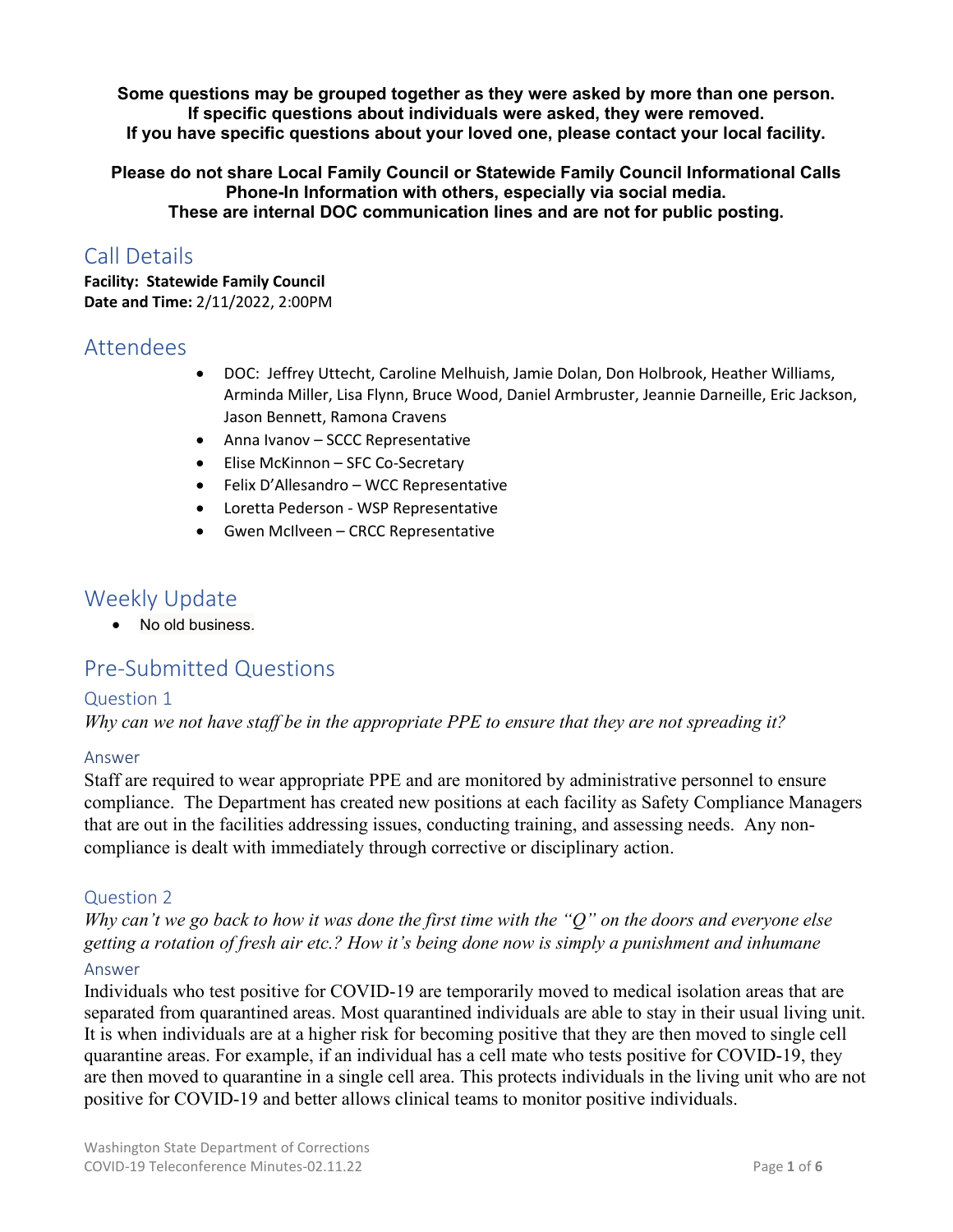## Question 3

*How do those who have tested negative get out of the quarantine unit they are in?*

## Answer

The entire cohort must have two negative tests before they can be removed from quarantine. If one person in the cohort tests positive, the wait time resets. This is why the cohort groups are smaller to reduce the impact to large groups of individuals.

#### Question 4

*What do the numbers have to be in order for us to get off the state ide outbreak status and for the lock down to be lifted?* 

#### Answer

There is no statewide outbreak status; outbreak status occurs on a facility-by-facility basis based on the number of confirmed COVID-19 cases. These are defined as:

#### Limited Area Outbreak

- i. Two or more confirmed cases of COVID-19 in incarcerated individuals occurring within 14 days who reside in the same living area or work release **OR**
- ii. One or more confirmed cases of COVID in an incarcerated individual AND one or more confirmed cases of COVID in staff or volunteers working in proximity to the incarcerated individual case/cases occurring within 14 days.

#### Facility Wide Outbreak

i. Two or more Limited Area Outbreaks that are connected, occurring simultaneously in the same facility.

Facilities that meet the definition for facility wide outbreak, enter into restricted movement to mitigate the transmission of COVID-19. Facilities are able to come off of facility wide outbreak status when 14 days go by with no positive COVID-19 tests from incarcerated or staff. Each facility works closely with headquarters clinical staff to determine outbreak status and when it is safe to lift a designated outbreak status.

## Question 5

*Can DOC do better than allowing 30 people in a yard that can accommodate 800 people on a good day? Who is overseeing the facility schedules like the one attached Please look at H5 unit - 30 people at a time result in others having yard time once in 3-4 days and even that is relying on meals not being delayed because as you can see at the top "No recreation during mainline" essentially saying - you are not even guaranteed yard once in 4 days. I know DOC can do better. Can HQ experts please assist? (see attachment A)?* 

#### Answer

As noted above, the cohort groups are kept small to reduce impacts to large groups of individuals if positive tests occur within the cohort. One positive test resets a quarantine group, so while the positive moves to isolation all others in the quarantine cohort reset to require two negative tests. The smaller groups reduce the impact to those in these situations which also increases the size of individual rotations for recreation outside the units.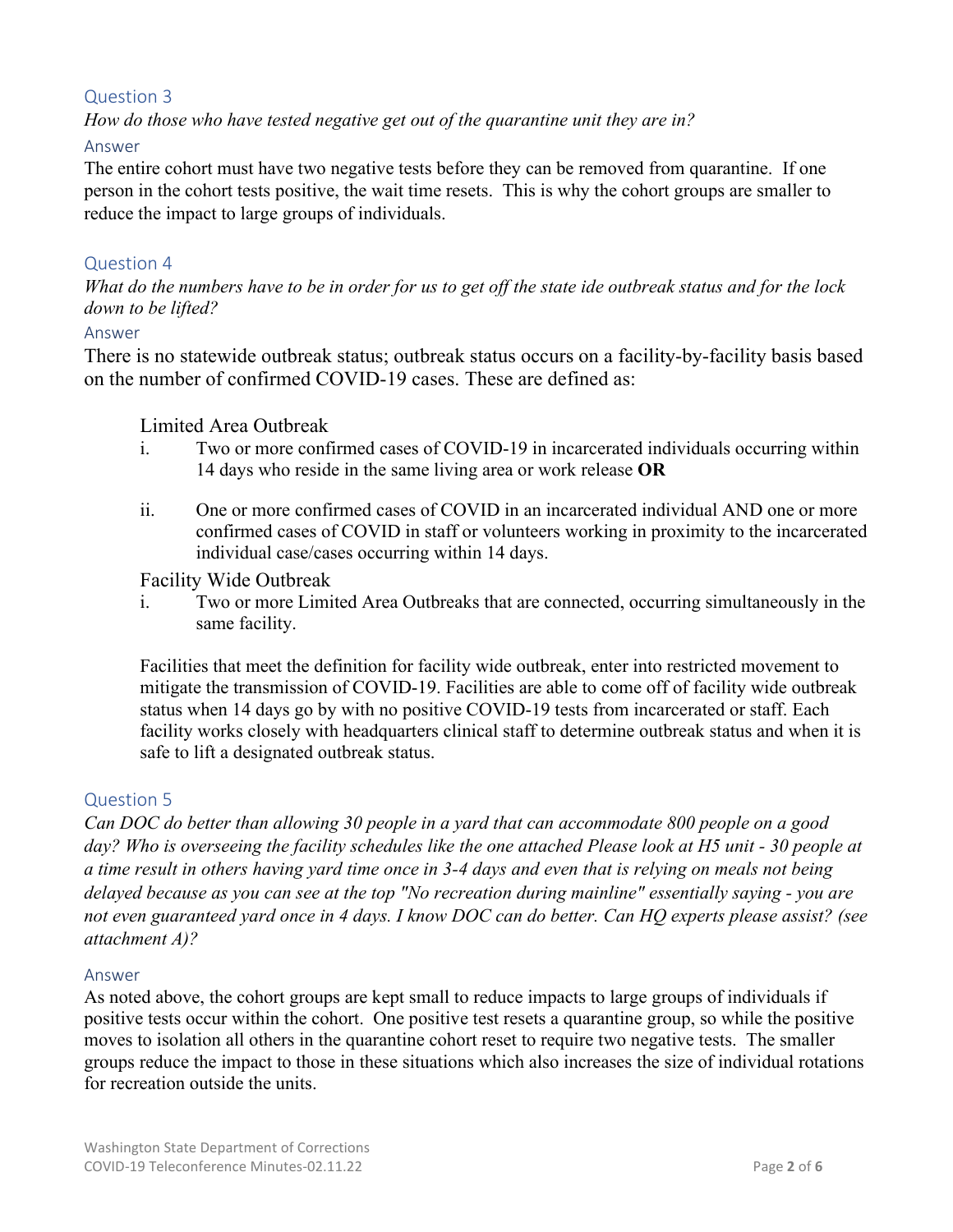## Question 6

*Can we also request for the Director of Human Centered Services to be on this call? How is he advising the prison? We can only blame things on CDC and DOH so much. A lot of what is done inside has nothing to do with CDC guidelines and have very much to do with DOC management of the prisons in times of crisis. Please invite all relevant parties to the call.* 

#### Answer

Mr. Poulos is actively working with our staff to provide his insights on Department challenges and will be invited to attend these meetings.

## Question 7

*And just for everyone's information, today I was informed that appointments with mental health professionals are on hold until the quarantine is over. Please add this to my list of questions. If mental health staff cannot help during this time when they are needed the most, we have serious issues. "Your health and safety are our top priority"?* 

#### Answer

Mental Health staff are performing rounds at every facility typically 2-3 times a week through quarantine and isolation units. If an individual appears to be in crisis, there are removed from their cell so MH staff can conduct a personal assessment. Regular therapy sessions have paused while individuals are in quarantine/isolation only.

#### Question 8

*What has DOC done to calculate and track the detriments to the incarcerated caused by the COVID quarantine and isolation protocols? And how does it communicate those detriments to DOC clinical, DOH, and CDC to ensure that protocols minimize harms?* 

#### Answer

We continue to use our Resolution Program to afford our incarcerated population a voice to share concerns, complaints and recommended resolutions to current conditions and operations. Trends and data compiled through this program is shared with leadership at facilities and Headquarters to take action or improve communication where appropriate and possible.

#### Question 9

*Is DOC aware that CI is failing to comply with the nutritional requirements of Executive Order 13-06 (and its companion DOH Healthy Nutrition Guidelines for Institutions) in mainline meals during this pandemic? Baloney sandwiches and an increased quantity of boats do not meat the nutritional requirements, nor the nutritional variety requirements. This is especially problematic for people stuck in IMU with no other food source possible.* 

#### Answer

The State Dietary Manager assists in product review, approvals for substitution items, and planning for medical diets. At all locations, food service teams are working diligently to ensure daily nutritional needs are met, to include fruit and vegetable servings to best meet DGA requirements. Department of Corrections (DOC) continues to experience shortages such as *[Correctional Industries \(CI\)](https://www.washingtonci.com/)* food workers,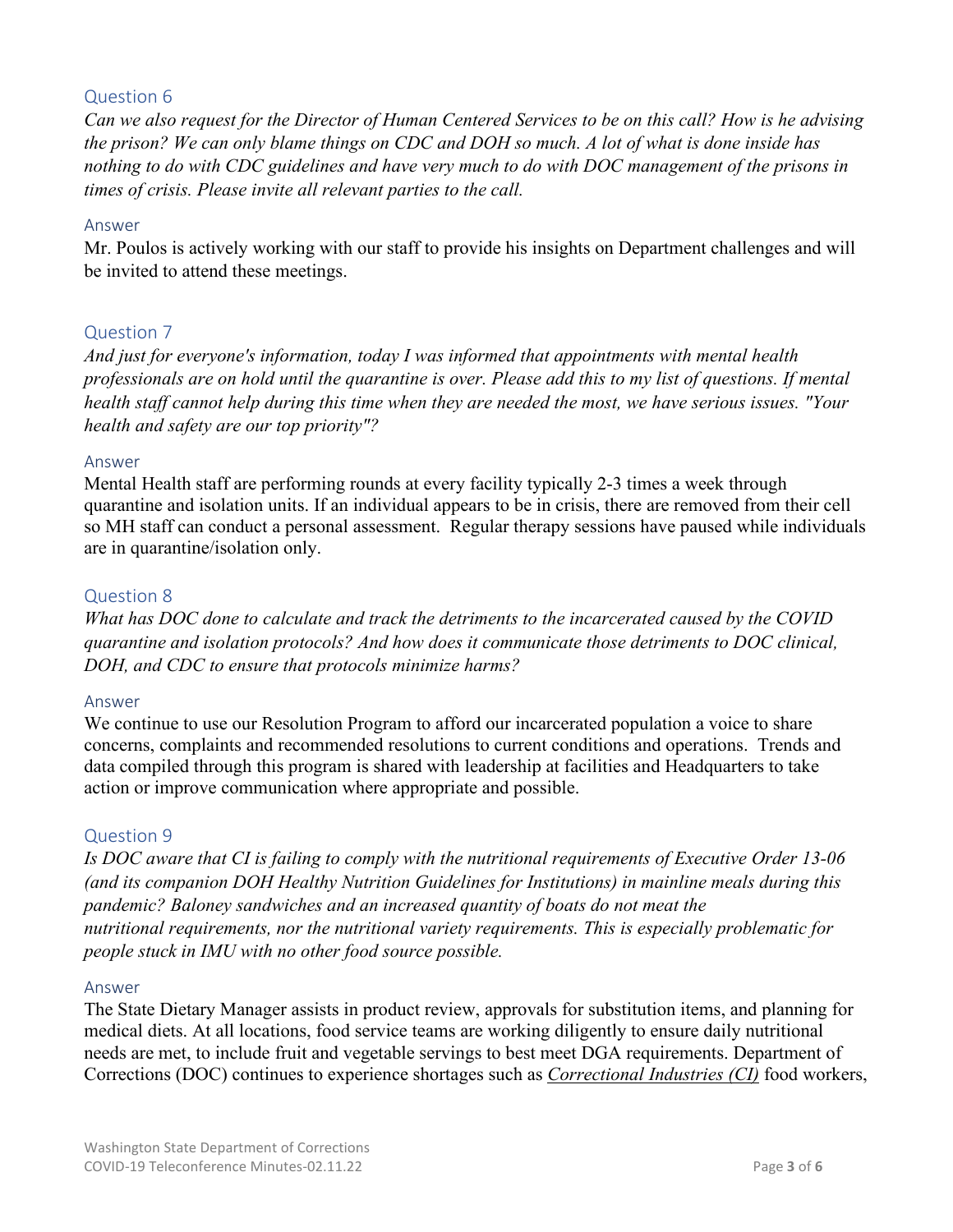department staff and vendor issues that can impact timing and quality of food service. Here are some of the steps we are taking to address food in our facilities.

- Most food service operations will be purchasing additional durable compartment trays and thermal carriers to better support mealtimes in these areas.
- Corrections has diverted staff from non-essential operations and provided additional department staff resources to ensure food delivery continues.
- Food Service Administration is working with National Food Vendors on a daily basis to procure alternative 'ease-of-use' food items to assist the meal plans developed/directed by the local incident command teams.
- Measures have been taken at locations that have experienced long wait times and cooled food to prevent those circumstances from happening again.
- At all locations, food services teams are working diligently to ensure all daily nutritional needs are met

## Question 10

*What specific protocols, if any, has DOC revised after learning what did not work well, or what caused excessive unintended detriments, during last year's outbreaks?* 

#### Answer

The phased staffing protocol has helped to bring staff back to the workplace with testing protocols to help manage the operations. This will help with activities outside of cells. The goal is to get people to the program and activities the best we can based on their ISO/Quarantine status. The issue with this current outbreak is all areas of DOC have been impacted with covid and it has extremely difficult on resources we have shared in the past to continue to support operations.

We continue protective cohorting, improved testing protocols (use of RAT and PCR), mandatory vaccinations for staff, use of PPE (gloves, mask, face shield, don/doff in high-risk areas), surgical masking vs. cloth, vaccinations and boosters for incarcerated, etc.

## Question 11

*The number of Prisoners who have tested positive within the last thirty days are noted on the DOC website. Why is this information not provided for staff?* 

#### Answer

Between the 30-day period of January 9, 2022, and February 8, 2022, there have been 1330 employee positive cases reported. HQ is working on making this available on the DOC website. Total number of confirmed cases is provided [COVID-19 Data | Washington State Department of Corrections](https://doc.wa.gov/corrections/covid-19/data.htm#confirmed)

## Question 12

*They only report the number of people who've had "at least one "vaccination. They need to change that to* 

- *1. Number fully vaccinated*
- *2. Number boostered*

#### Answer

Counts of *DOC administered* vaccine as of this Monday. Fully Vaccinated Incarcerated Individuals: **9377**  Booster Dose Administered: **Approximately 1800**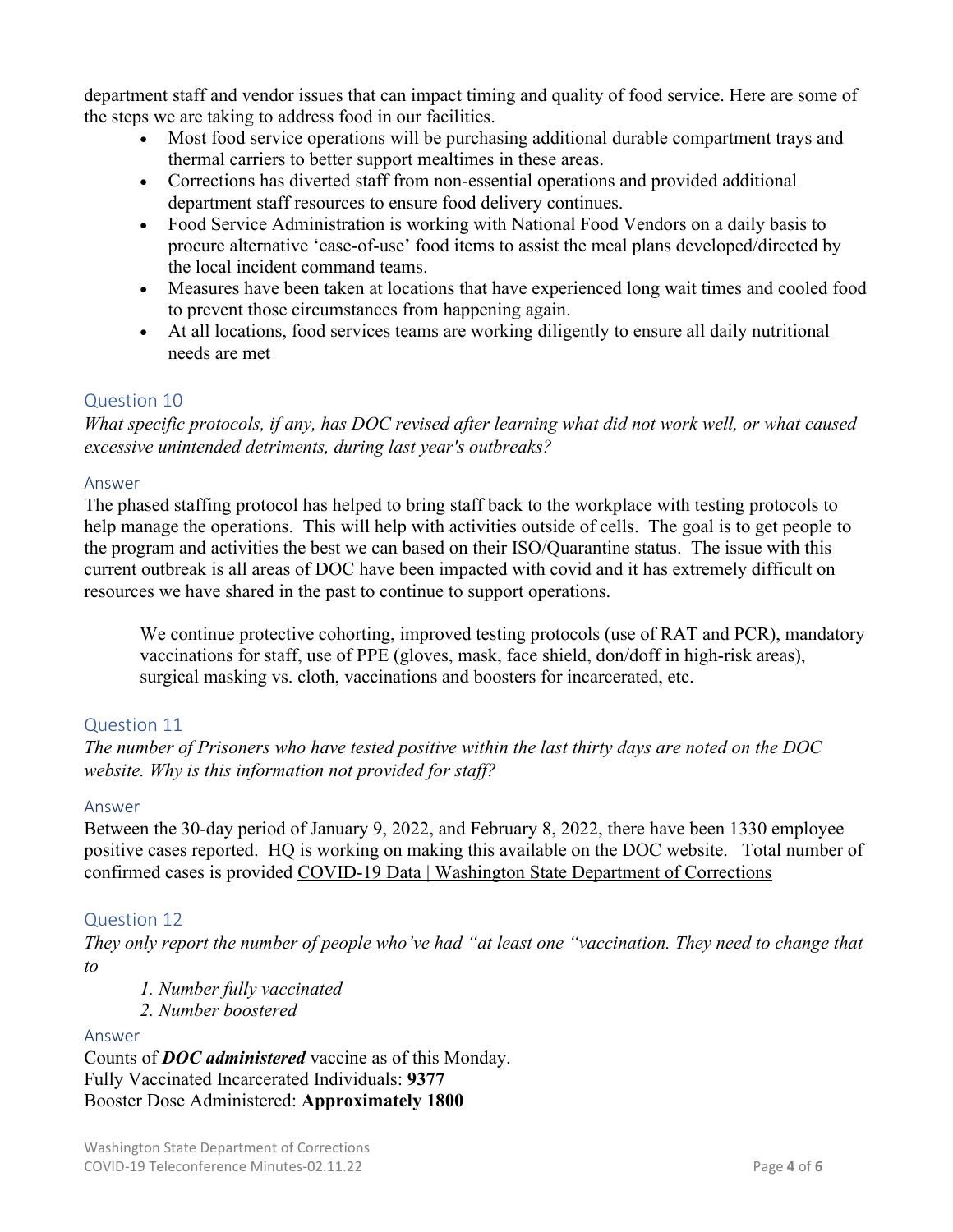Please note that not all booster doses were given to those who were fully vaccinated by DOC. They were also given to those who came fully vaccinated in the community.

## Question 13

*Seems like DOC is picking and choosing which CDC Guidelines to follow (per the below – taken from guidelines sent out by Lisa)* 



#### Answer

In an effort to keep medical quarantine and isolation distinct from "solitary confinement" facilities provide:

- Out of cell time with cohort groups where access to showers, phones, JPay, and institutional kiosks are accessible. They can get supplies from staff, process legal mail, etc.
- Outdoor movements occur where appropriate to grab mainline food and access outdoor recreation yards, working into schedules as much as possible.

#### Additional points:

- Operations include weekly rounds completed by mental health staff and Religious Coordinators as well as, classification personnel.
- $\triangleright$  Many units have rolling carts with reading materials and puzzle pages are provided through the CPPC staff. A large IIBF purchase of additional TVs has occurred with an expected arrival in approximately 3 weeks. Goodie bags including food items and coffee are in the process of being passed out. Hygiene gifts are being ordered for every individual through IIBF.

## Additional Questions/Comments

- Question: How is it decided who is on these calls?
	- o They were asked to assist with the call as they are the subject matter experts in their area of expertise.
- Question: Why can't DOC make it so incarcerated individuals can get outside to yard [more]?
	- $\circ$  It is due to a multitude of scheduling that has to happen with co-horting: Showers, meals, medical checks, phone conversations, etc. All of which includes the yard.
- Questions: Who is creating the protocols? Who is on the ICP committee?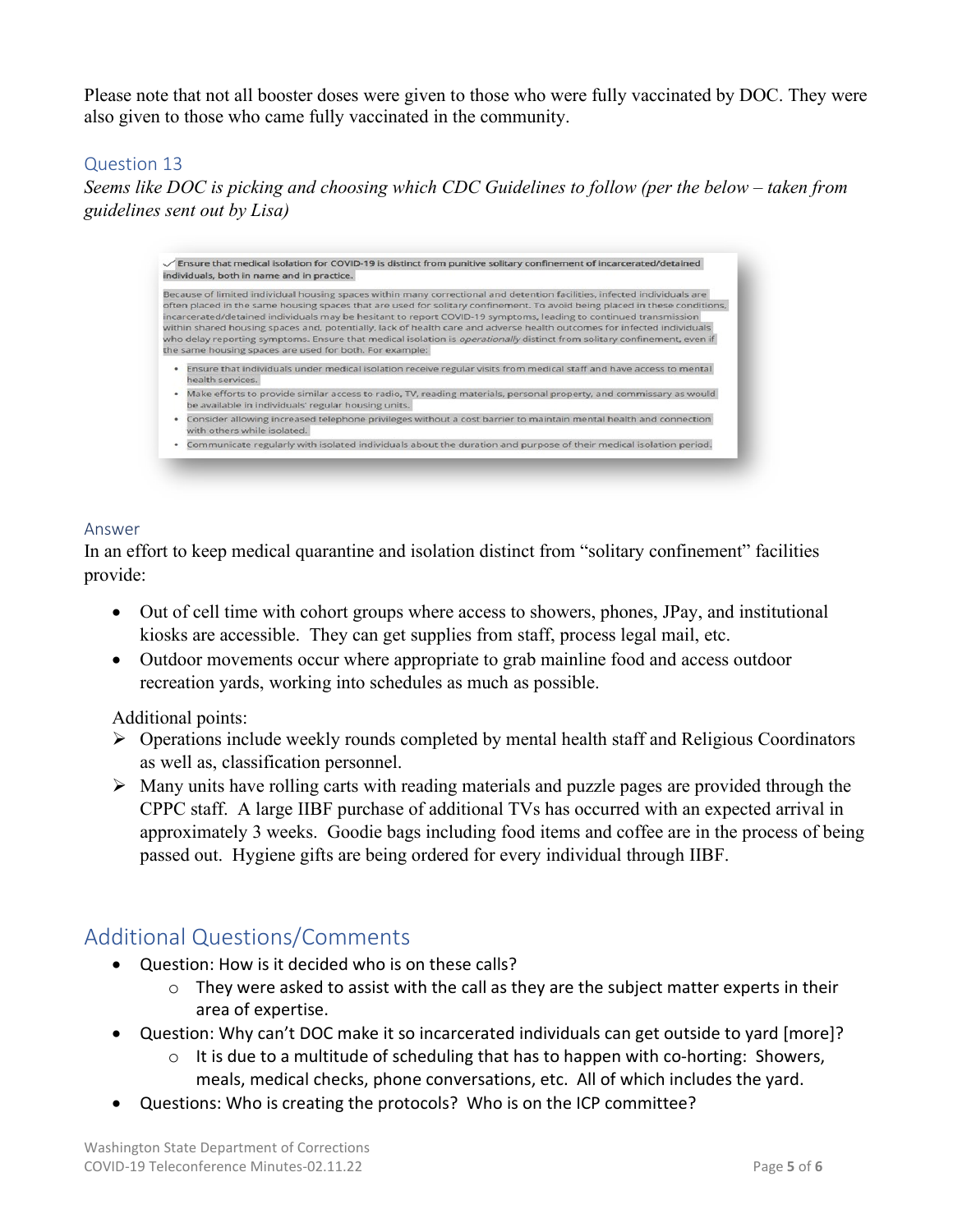- o DOC protocols regarding Covid come from the CDC. The ICP (Incident Command Post) are staff at each facility who help manage the process, which include medical staff, prison leadership, mental health, and prison operational staff.
- Comments: The Protocols are not working & need to be redone. Nothing is being done in the IMU. The detrimental effects on the incarcerated individuals have not been taken into account.
- Question: How are we getting in front of this? What is DOC doing to get back to visitation open?
	- o DOC is evaluating visitation on a daily basis.
	- o DOC is working to correct previous issues.
- Families would like a risk analysis of the choices being made.

# Closing

**Thank you for coming. The next meeting will be Friday, February 18, 2022, at 2:00 pm. Please submit your questions to Ramona Cravens by Wednesday morning, February 16, 2022.**